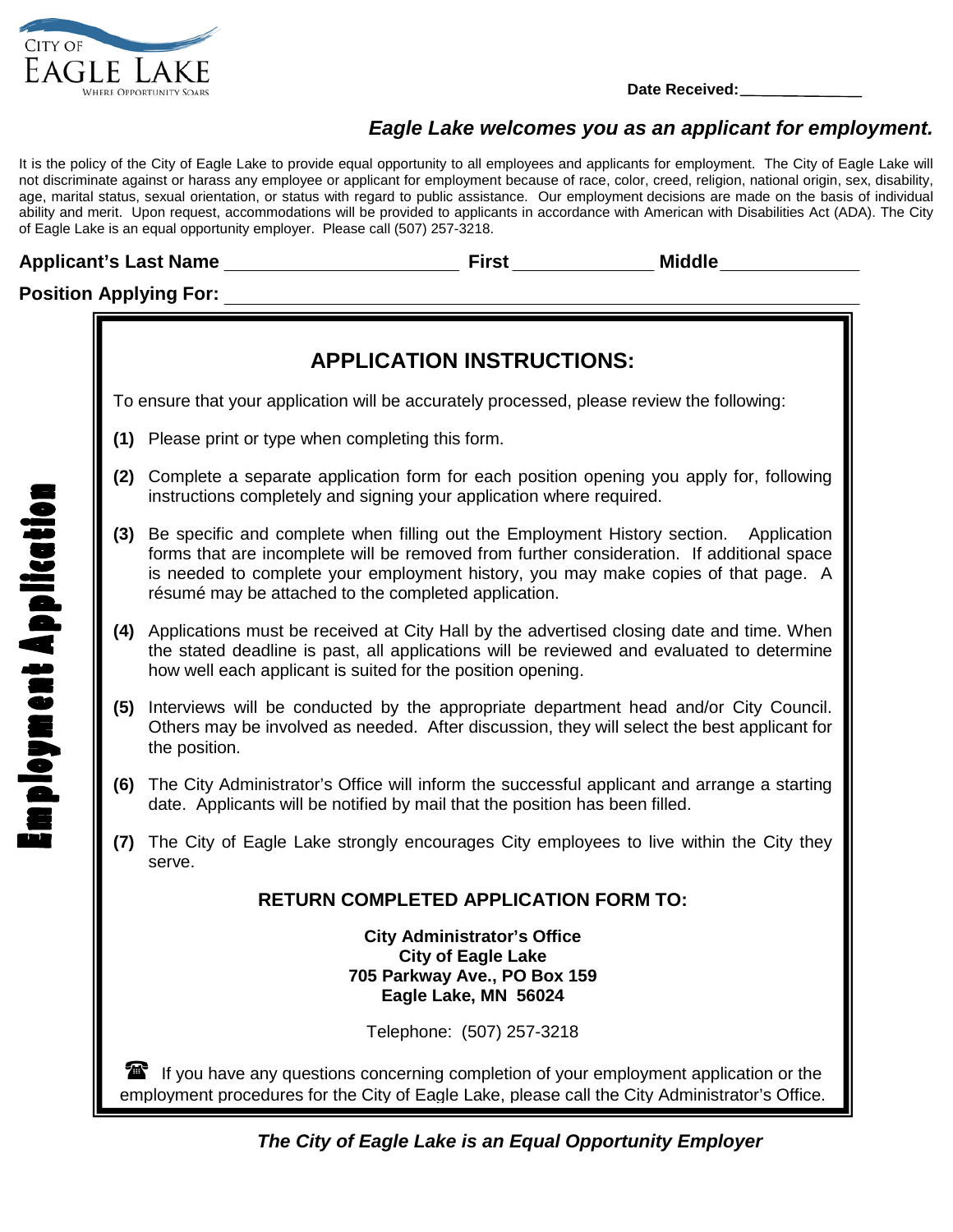## **TENNESSEN WARNING**

In accordance with the Minnesota Government Data Practices Act, the City of Eagle Lake is required to inform you of your rights as they relate to the private information collected from you. Private data is information that is available to you, but not the public. The personal information we collect about you is private. Minnesota Statutes 13.04 and 13.43 are two sections that govern what affects you as an applicant for employment with the City of Eagle Lake. All data collected is considered private except for the following:

- (1) Your veteran's status.
- (2) Relevant test scores.
- (3) Your rank on our eligibility list.
- (4) Your job history.
- (5) Your education and training.
- (6) Your work availability.

Your name is considered private information; however, if you are selected to be interviewed as a finalist, your name becomes public information.

The data supplied by you may be used for such other purposes as may be determined to be necessary in the administration of personnel policies, rules, and regulations of the City of Eagle Lake. Furnishing social security numbers, date of birth (unless a minimum age is required), sex, age group, and disability data is voluntary, but refusal to supply other requested information will mean that your application for employment may not be considered.

Private data is available only to you, appropriate City employees, and others as provided by state and federal law who have a bona fide need for the data. Public data is available to anyone requesting it and consists of all data furnished in the application for employment that is not designated in this notice as private data.

Except for race, sex, age, and disability data, the information you give us about yourself is needed to identify you and to assist the Eagle Lake City Administrator's Office in determining your suitability for the position for which you are applying. Race, sex, age, and disability data are used in summary form by the City of Eagle Lake to monitor protected class employment and to meet federal, state, and local reporting requirements.

I declare that I have read and understand the information given above regarding the Minnesota Data Practices Act.

Applicant's Printed Name:

Applicant's Signature: **X** Date: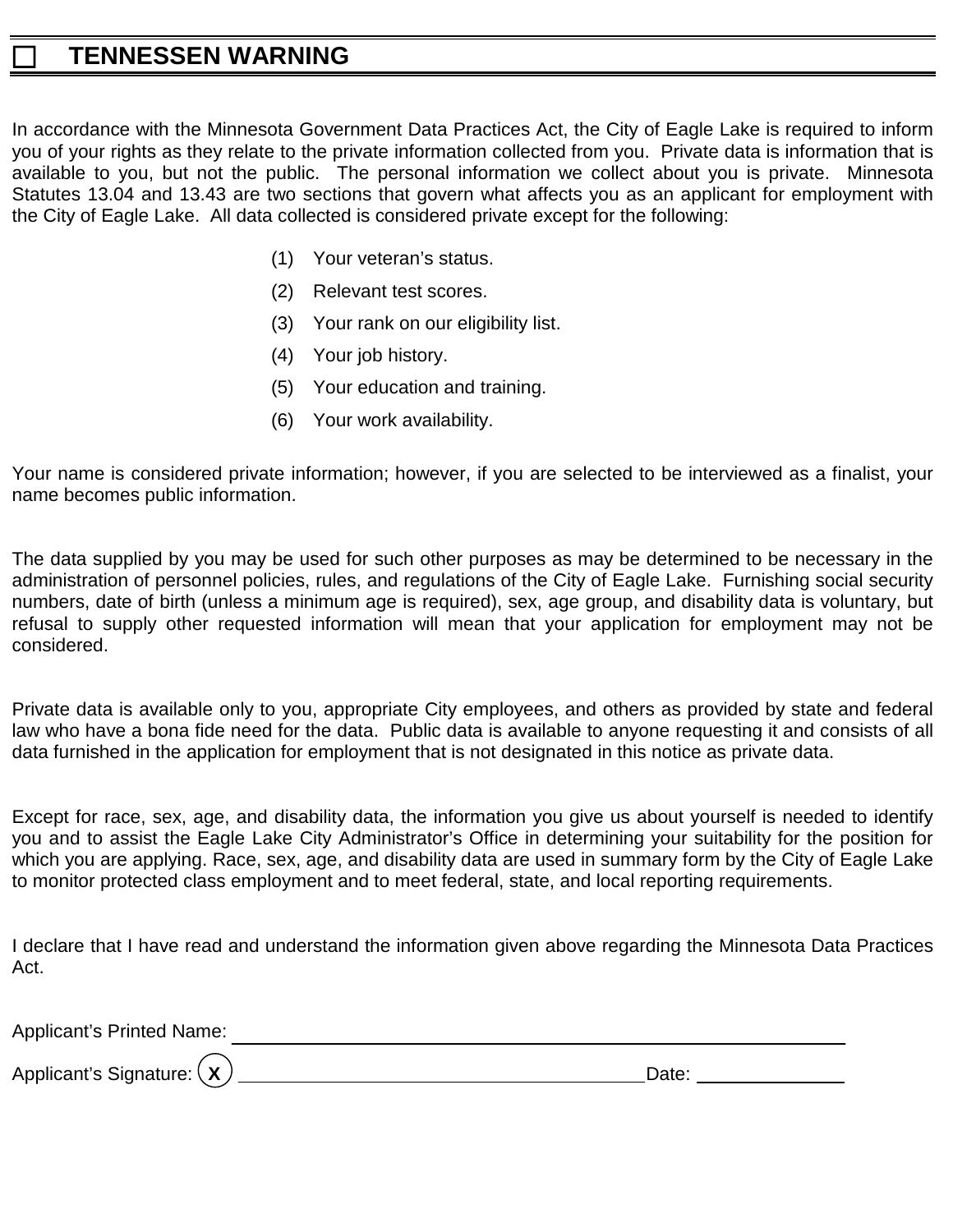# **PERSONAL INFORMATION**

## **NAME / ADDRESS / PHONE:**

| Last Name: Name: Name and Name and Name and Name and Name and Name and Name and N | First Name: <u>____________</u>    | Middle: ___________                                                                                                                                                                                                             |
|-----------------------------------------------------------------------------------|------------------------------------|---------------------------------------------------------------------------------------------------------------------------------------------------------------------------------------------------------------------------------|
| Address:                                                                          |                                    |                                                                                                                                                                                                                                 |
| City:                                                                             | State: <u>__________</u>           | Zip: the contract of the contract of the contract of the contract of the contract of the contract of the contract of the contract of the contract of the contract of the contract of the contract of the contract of the contr  |
| Telephone:                                                                        | Between hours of                   | and                                                                                                                                                                                                                             |
|                                                                                   | Between hours of <b>Example 18</b> | and the control of the control of the control of the control of the control of the control of the control of the control of the control of the control of the control of the control of the control of the control of the contr |
| Email:                                                                            |                                    |                                                                                                                                                                                                                                 |
|                                                                                   |                                    |                                                                                                                                                                                                                                 |

| Are you under 18 years of age?……………………………………………………………………………………□ No□ Yes |  |
|-------------------------------------------------------------------------|--|
|                                                                         |  |

## **EDUCATION**

| Educational<br>Institution | Name and Address of Institution | Course<br>(Major/Minor) | Level of<br>Education | Did you<br>Graduate<br>(Y/N) | List Diploma or<br>Degree Awarded |
|----------------------------|---------------------------------|-------------------------|-----------------------|------------------------------|-----------------------------------|
| High<br>School             |                                 |                         |                       |                              |                                   |
| College                    |                                 |                         |                       |                              |                                   |
| College                    |                                 |                         |                       |                              |                                   |
| Other<br>(Specify)         |                                 |                         |                       |                              |                                   |

## **DRIVER'S LICENSE**

*(Only complete this section if a driver's license is required for the position you are applying for.)*

Driver's License # License Class (A, B, C, D)

State in which license is issued: Expiration Date:

## **OTHER LICENSES & CERTIFICATES**

Please list any other licenses, registrations, or certifications that are required or pertinent to the position you are applying for. If this licensing, etc., is required for the position, and you fail to include a photocopy of it with your application form, your name will be removed from further consideration for the position. If this licensing is not required for the position, but you feel it is relevant and may be an item for which we are awarding points, please indicate below for credit to be awarded.

| Type of License or Certificate   Licensing Agency                      |  | Expiration<br>Date | License Number |  |
|------------------------------------------------------------------------|--|--------------------|----------------|--|
|                                                                        |  |                    |                |  |
|                                                                        |  |                    |                |  |
|                                                                        |  |                    |                |  |
|                                                                        |  |                    |                |  |
| $\star\star$ Attach a copy of each license or certificate $\star\star$ |  |                    |                |  |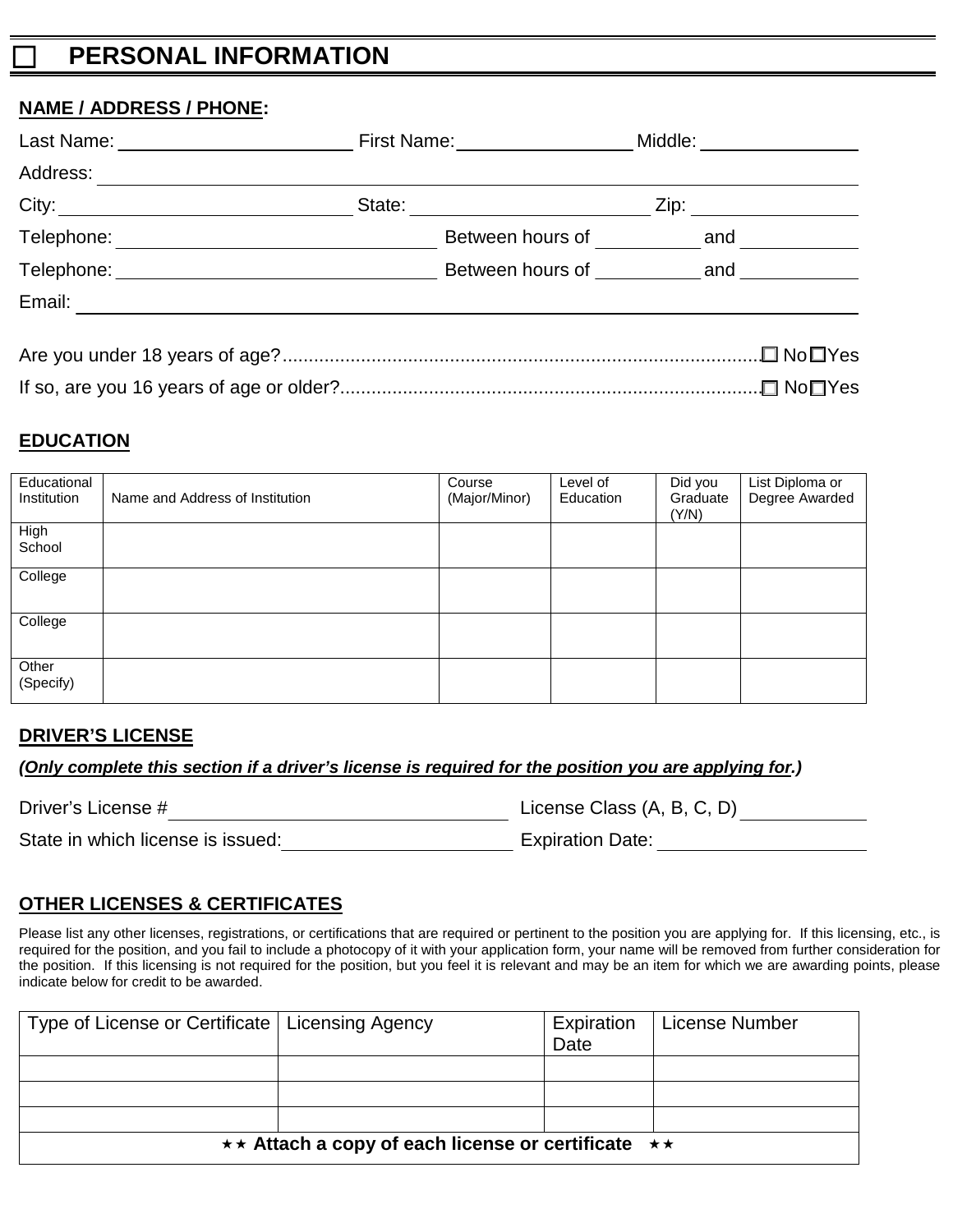# **EMPLOYMENT HISTORY**

- The City of Eagle Lake uses a 100-point system to assign value to the experience and training that relates most closely to the position you are applying for. Your experience and training will be scored using the experience and training value system designed for this position. Those applicants (typically the top 6 to 8) with the highest number of total points will be advanced for additional consideration.
- In order to receive the correct points and credit for the knowledge and skills you have acquired, it is absolutely necessary that you are specific when describing these skills. Do not use a single general statement to describe the duties you have performed. List each major duty performed for each position held within the past five years. Whether you are describing your experience as a clerical worker or a truck driver, list each duty separately and be specific. Describe duties in specific terms, such as "performed word processing using Word," or "operated forklift, front end loader, and back hoe." Statements such as "performed general clerical work" or "operated heavy equipment" are too general.
- Please be specific in stating the dates of employment and number of hours you worked per week for each job experience indicated. We need this information to properly score your experience. If hours worked per week vary, please use the average number of hours worked per week.
- Please include all of your relevant work experience in the Employment History section.
- Please give accurate and complete information. List your present or most recent experience first.

## **★ DO NOT MARK YOUR APPLICATION "Please see résumé." ★**

## **PRESENT OR MOST RECENT EMPLOYER**

|                                                                  | May we contact this employer? $\square$ No $\square$ Yes                                                             |
|------------------------------------------------------------------|----------------------------------------------------------------------------------------------------------------------|
| <b>Employer Address:</b>                                         |                                                                                                                      |
| <b>Employer Phone Number:</b>                                    | <u> 1989 - Johann Stein, mars an deutscher Stein und der Stein und der Stein und der Stein und der Stein und der</u> |
|                                                                  |                                                                                                                      |
| Your Job Title:<br><u> 1980 - Andrea Andrew Maria (h. 1980).</u> |                                                                                                                      |
| Average Number of Hours Worked per Week:                         |                                                                                                                      |
| Numbers and types of positions you supervised:                   |                                                                                                                      |
| Your Duties & Responsibilities:                                  |                                                                                                                      |
|                                                                  |                                                                                                                      |
|                                                                  |                                                                                                                      |
|                                                                  |                                                                                                                      |
|                                                                  |                                                                                                                      |
|                                                                  |                                                                                                                      |
| Dates of Employment:                                             | to                                                                                                                   |

(month & year) (month & year)

Reason for Leaving: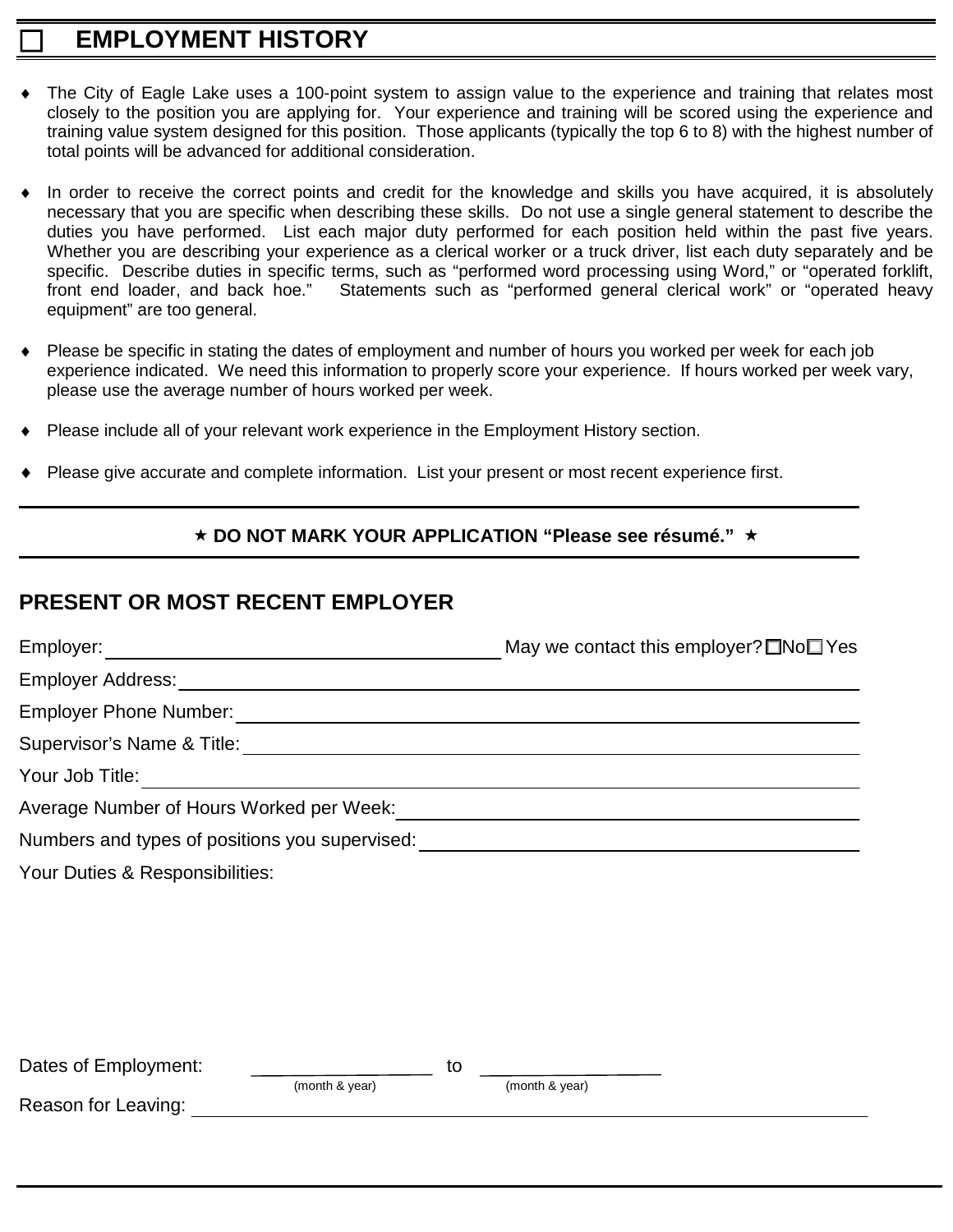# **PREVIOUS EMPLOYER**

| Numbers and types of positions you supervised: _________________________________ |                |
|----------------------------------------------------------------------------------|----------------|
| Your Duties & Responsibilities:                                                  |                |
|                                                                                  |                |
|                                                                                  |                |
|                                                                                  |                |
|                                                                                  |                |
| Dates of Employment:<br>$\overline{\phantom{a}}$ to $\overline{\phantom{a}}$     |                |
| $\frac{1}{2}$ (month & year)                                                     | (month & year) |
|                                                                                  |                |
|                                                                                  |                |
|                                                                                  |                |
|                                                                                  |                |
| <b>PREVIOUS EMPLOYER</b>                                                         |                |
|                                                                                  |                |
|                                                                                  |                |
|                                                                                  |                |
|                                                                                  |                |
|                                                                                  |                |
|                                                                                  |                |
|                                                                                  |                |
| Numbers and types of positions you supervised: _________________________________ |                |
| Your Duties & Responsibilities:                                                  |                |
|                                                                                  |                |
|                                                                                  |                |
|                                                                                  |                |

Reason for Leaving: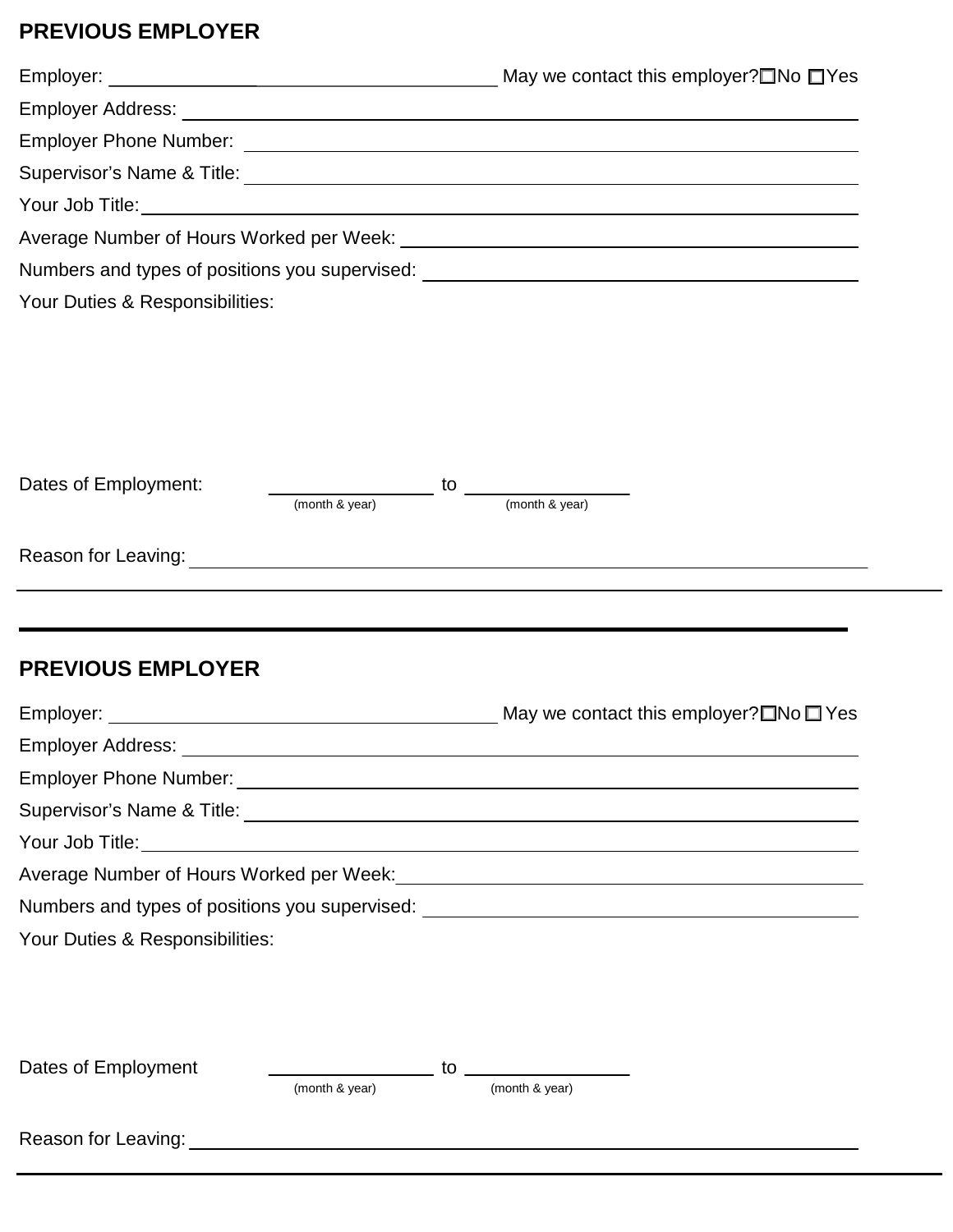# **PREVIOUS EMPLOYER**

| Employer:                                                                                   | <u> 1989 - Jan Samuel Barbara, martin da shekara 1989 - An tsara 1989 - An tsara 1989 - An tsara 1989 - An tsara</u> |    | May we contact this employer? $\square$ No $\square$ Yes                                      |
|---------------------------------------------------------------------------------------------|----------------------------------------------------------------------------------------------------------------------|----|-----------------------------------------------------------------------------------------------|
|                                                                                             |                                                                                                                      |    |                                                                                               |
|                                                                                             |                                                                                                                      |    |                                                                                               |
| Supervisor's Name & Title: <u>Cambridge Community of the Supervisor's Name &amp; Title:</u> |                                                                                                                      |    |                                                                                               |
|                                                                                             |                                                                                                                      |    |                                                                                               |
|                                                                                             |                                                                                                                      |    |                                                                                               |
|                                                                                             |                                                                                                                      |    | Numbers and types of positions you supervised: Numbers and types of positions you supervised: |
| Your Duties & Responsibilities:                                                             |                                                                                                                      |    |                                                                                               |
|                                                                                             |                                                                                                                      |    |                                                                                               |
|                                                                                             |                                                                                                                      |    |                                                                                               |
|                                                                                             |                                                                                                                      |    |                                                                                               |
| Dates of Employment:                                                                        |                                                                                                                      | to |                                                                                               |
|                                                                                             | (month & year)                                                                                                       |    | (month & year)                                                                                |

Reason for Leaving:

# **PROFESSIONAL REFERENCES**

List people who know you well, preferably from a work environment and not an acquaintance or relative.

| Address |  |
|---------|--|
|         |  |
|         |  |
|         |  |
|         |  |
|         |  |
|         |  |
|         |  |
|         |  |
|         |  |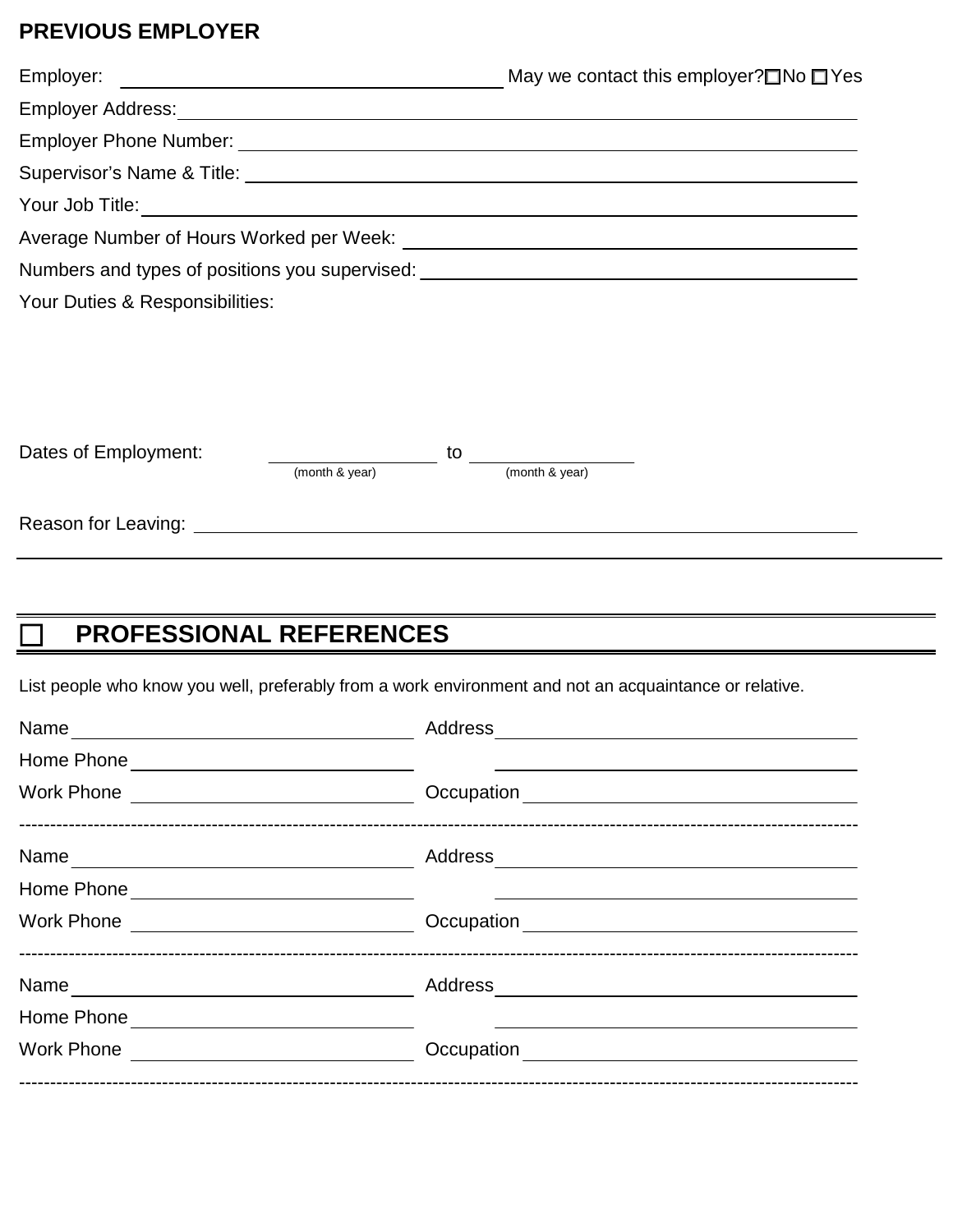# **CLAIM FOR VETERAN'S PREFERENCE**

The eligibility requirements for veteran's preference are listed below. Read them carefully to see if you qualify. If you do wish to receive preference, be sure to complete this section. Anyone eligible for receiving a monthly veteran's pension benefit based exclusively on length of military service is not eligible. Providing the information in this section is voluntary. You must do so if you wish to obtain the preference.

### **Veteran Eligibility for Open Competitive Position (5 Points)**

- Must be a U.S. Citizen or resident alien who has separated under honorable conditions:
	- (1) After serving on active duty for 181 consecutive days, or
	- (2) By reason of disability incurred while serving on active duty.

### **Disabled Veteran Eligibility for Open Competitive Position (10 Points)**

Must have a compensable service connected disability as adjudicated by the United States Veteran's Administration or by the Retirement Board of the several branches of the armed forces and the disability must exist at the time preference is claimed.

### **Disabled Veteran Eligibility for Promotional Position (5 Points)**

Must, at the time of election to use preference, be entitled to disability compensation for a permanent service-connected disability rated at 50% or more and the position for which you are applying must be the first promotion after entering public employment.

### **Eligibility as a Spouse of a Deceased or Disabled Veteran**

Must be a spouse of either a deceased veteran or the spouse of a disabled veteran who, because of a disability, is unable to qualify for the particular position due to his/her disability and who would have or does meet the criteria for one of the above-listed preferences.

#### ALL APPLICANTS CLAIMING VETERAN'S PREFERENCE MUST ATTACH A COPY OF HIS/HER FORM DD214. FAILURE TO DO SO MAY RESULT IN LOSS OF VETERAN'S PREFERENCE ELIGIBILITY.

City of Eagle Lake Veteran's Preference Claim Form

**For V.A. Use Only:** Is the veteran named below rated as having a compensable service-related disability?

| Name of Veteran (last - first - middle)                               |      |       |     |  |
|-----------------------------------------------------------------------|------|-------|-----|--|
|                                                                       |      |       |     |  |
| Name of Applicant – if different than veteran (last – first – middle) |      |       |     |  |
| <b>Address</b>                                                        | City | State | Zip |  |
| Classification                                                        |      |       |     |  |
| To Be Completed by Veteran or Spouse of Deceased Veteran              |      |       |     |  |
| $(0)$ $(1)$                                                           |      |       |     |  |

| Date of Entry __________________              |                                                                                  |  |
|-----------------------------------------------|----------------------------------------------------------------------------------|--|
|                                               |                                                                                  |  |
| Branch of Service ___________________________ | For spouse of deceased veteran, date of death __________________________________ |  |

### **If Spouse of Disabled Veteran, please answer the following:**

If spouse is disabled, please explain why your spouse does not qualify for this position:

Claim is Filed In

**X**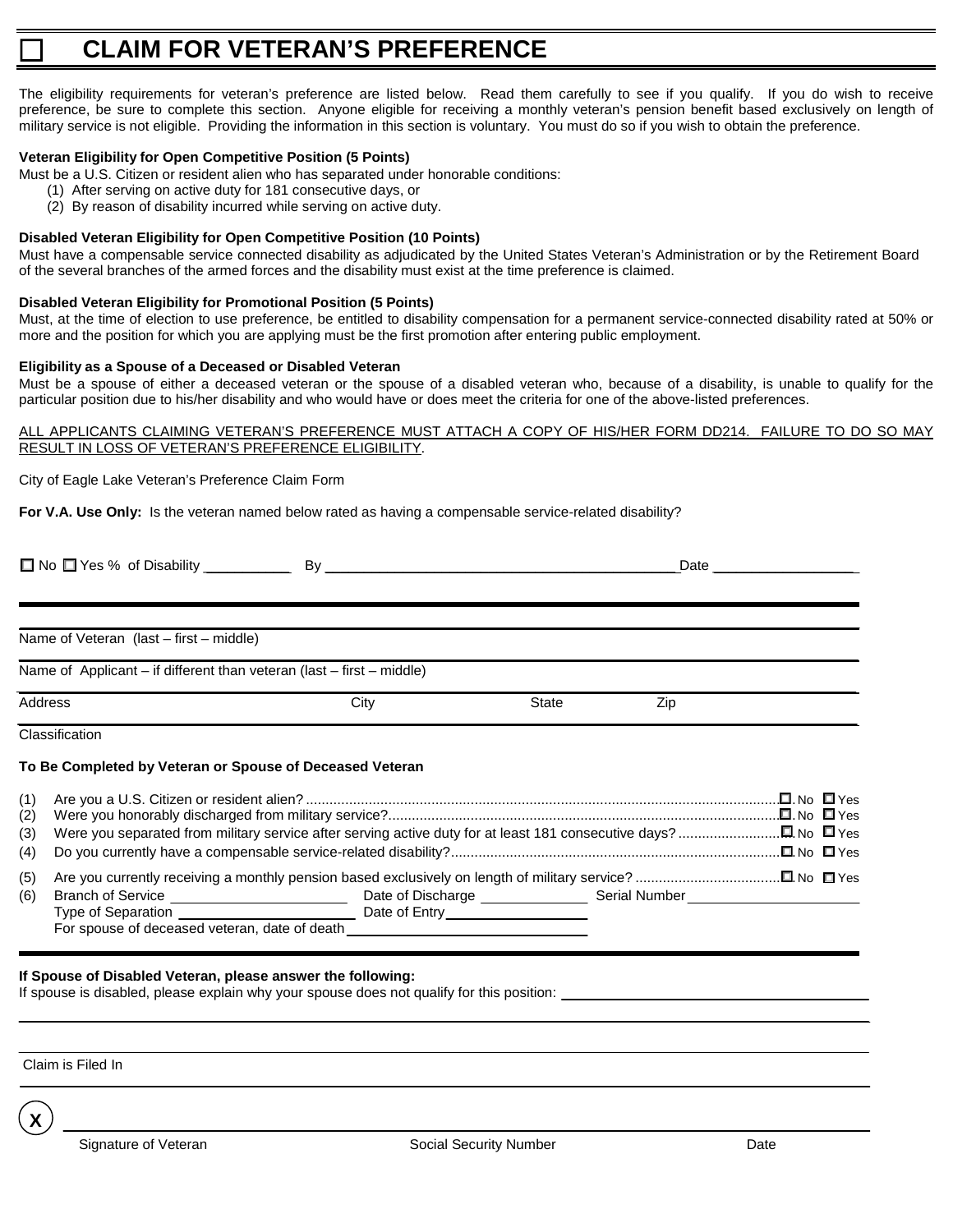# **EMPLOYEE CERTIFICATION**

## **Before signing this application, please read the following waiver carefully.**

- **(1)** I have read and understand the job announcement for the position for which I am applying and certify that the answers given in this application are true and complete to the best of my knowledge.
- **(2)** I authorize all current and previous employers to release job-related information upon the written request of the City Administrator's Office. However, I understand that if, in the Employment History section, I have answered "No" to the question, "May we contact this employer?," contact with the employer will not be made without my specific authorization.
- **(3)** I authorize the City Administrator's Office to verify all information on this application to determine whether or not I am qualified for the position for which I am applying.
- **(4)** I understand that providing false information on this application may result in dismissal from any position gained on the basis of that false information.

| <b>Applicant's Printed Name:</b> |      |  |
|----------------------------------|------|--|
| Applicant's Signature: $(x)$     | Date |  |

# **BEFORE YOU SUBMIT YOUR APPLICATION, HAVE YOU . . . . .**

- $\boxtimes$  Thoroughly read this entire application with special attention to the Tennessen Warning?
- $\boxtimes$  Signed this application in all the required places? This application will not be accepted without all necessary signatures.
	- Tennessen Warning
	- Claim for Veteran's Preference, if applicable
	- Employee Certification
- $\boxtimes$  Provided sufficient information so that proper credit for training and experience are given?
- Completed the claim for Veteran's Preference if applicable to you? Also, a copy of your Form DD214 must be submitted at the time of application to determine your eligibility for points.
- $\boxtimes$  Included copies of all required licensing and/or certifications?